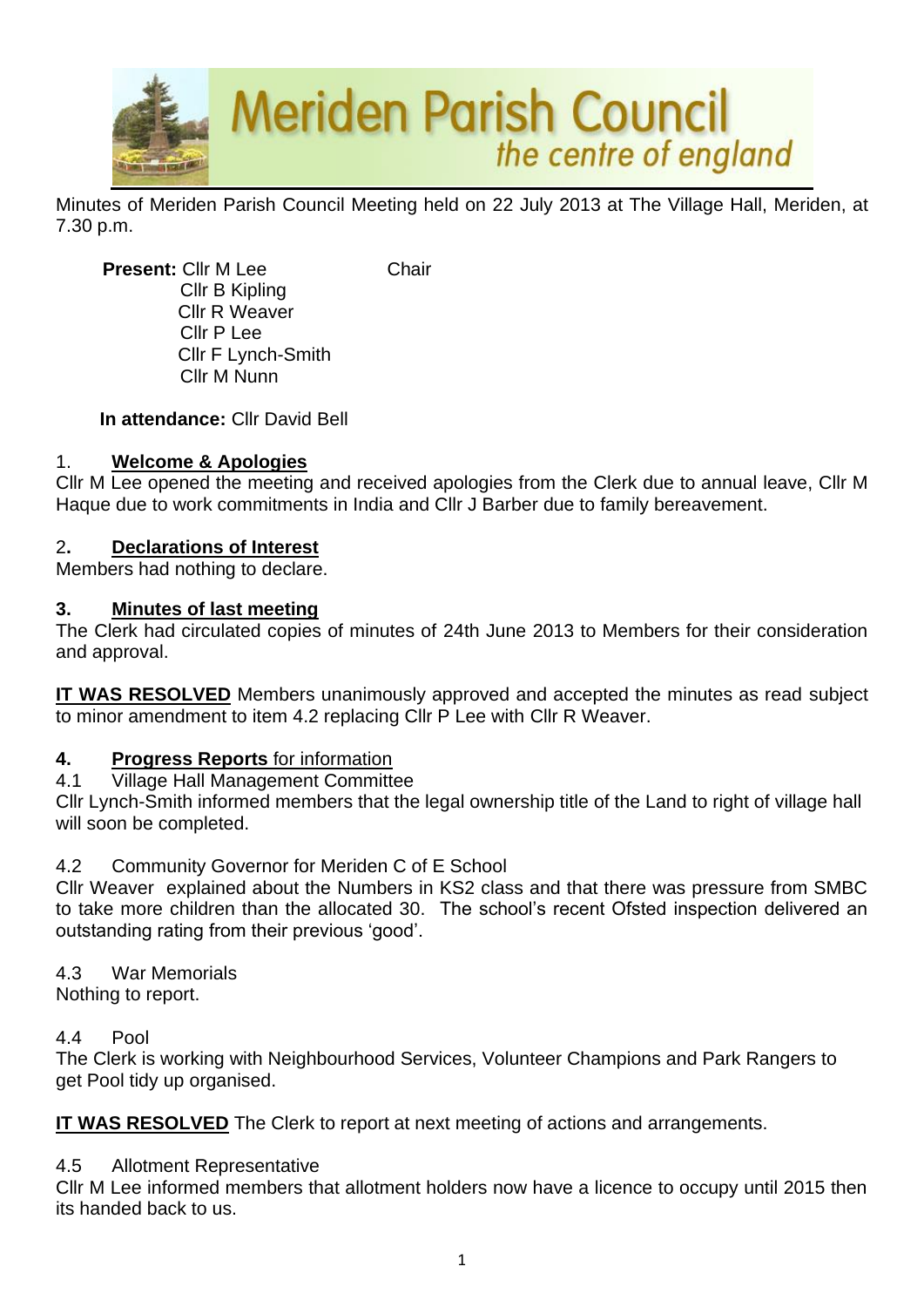**IT WAS RESOLVED**: Rent collection reminders to be sent out again.

## 4.6 Footpaths/Forum

Cllr Lynch-Smith reported that David Kearney will send simplified OS maps with numbers of footpaths to her. Anyone can now buy a personalised OS map.

**IT WAS RESOLVED** Clerk will order the personalised OS map.

Also Assistant Rights of Way Officer has now closed the gap next to the stile that was giving access to motorcycles.

# 4.7 Quarries Liaison Group

Cllr Weaver advised that the Clerk continued to liaise with Quarry Operators to reduce the volume of traffic accessing Meriden Village. It was further reported that David Lechmere, Principal Road Safety Engineer has confirmed signage for Hampton Lane restricting HGV traffic. There remains an issue with HGV traffic travelling through the Village from A45 Millisons Wood and A45 Maxstoke/Meriden. David Lechmere has emailed the Clerk indicating that Millisons Wood junction falls under Coventry City Council and Meriden/Maxstoke falls under North Warwickshire. After a period of enforcement monitoring this situation will be reviewed together with respective Councils.

**IT WAS RESOLVED** This issue would continue to be monitored with the Quarry Liaison Group and Quarry Operators.

## 4.8 Solihull Area Committee

Cllr R Weaver is now Deputy Chair. Charter between Parish and Town Councils and SMBC has been presented to SMBC Scrutiny Committee. Some min

or amendments to be done.

Updates were given on the welfare reforms, rural partnerships meeting, and HS2.

4.10 Tree Wardens

Cllr Kipling unhappy to see the tree with preservation order to be chopped in Glovers Close.

## 4.11 Community Surgeries

Bin outside post office and the Green issue was raised. Response from Streetcare

- an audit of area will be undertaken. Bins on the green are still full on Sunday. Duck pond overflowing. Increased fly posting in village - anyone can remove them. Things will be removed. School fair still there.

**IT WAS RESOLVED:** Clerk to reply to SMBC that we want a bigger bin outside the post office and formally request a review of schedule of street cleaning.

## 4.12 Community Speed Watch

Cllr Weaver to email PC Grant re photo taking and further training dates.

## 4.13 HS2

Cllr Lynch-Smith advised there were more people coming out against it. CBI have too. Parish Council response to EA consultation was sent in time.

**5. Oil Painting** – Members to consider where this painting may reside

This item is deferred to next meeting.

## **6. District and County Councillors' Reports** for information.

Cllr Bell advised there have been requests for help which were for local children to go to Meriden school as some children have been refused.

# **7. Correspondence & Communication**

No correspondence to feedback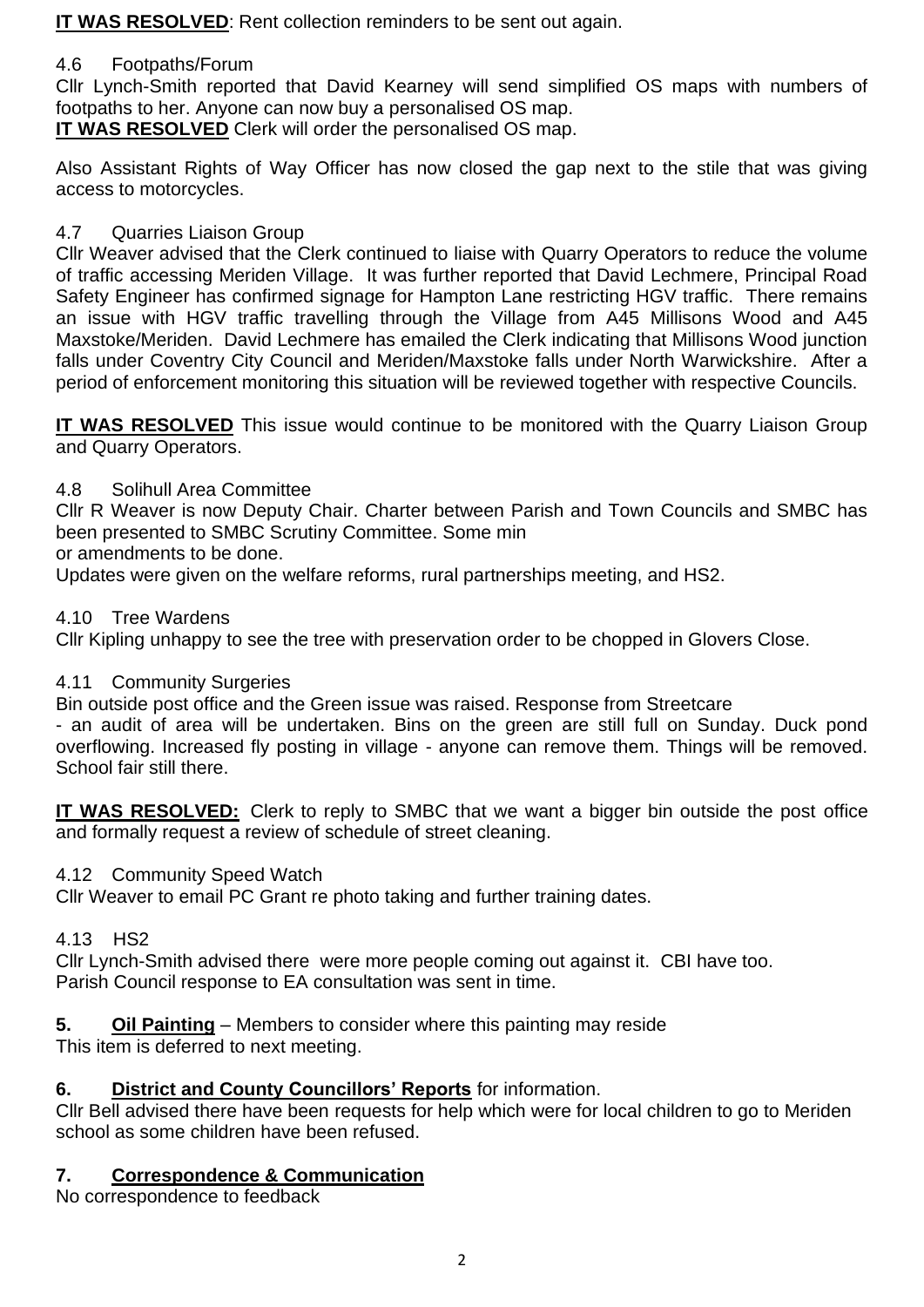# **8. Clerk's Report on Urgent Decisions since last meeting**

Clerks report will be next month

# **9. Meriden Village Matters**

9.1 Alspath Community Centre Update

Cllr M Lee reported that the planning application for 2 bungalows has gone in.

# 9.2 Library Update

Action from last meeting: Cllr M Lee will write to Head of Libraries as requested by Members.

9.3 Planting of Tree(s) & Naming of Hampton Grange Island for Coronation Doreen Agutter sent some useful historical information re trees in Meriden.

**IT WAS RESOLVED** This will be forwarded to members to cross check if they match the trees suggested by SMBC.

9.4 Rural Cinema – Members to consider the introduction of the Rural Cinema Scheme to the Village Hall

An advert will appear in the Meriden Mag asking for a volunteer(s) to come forward.

**IT WAS RESOLVED** The clerk to write to the Rotary Club asking for their help in this initiative.

9.5 Village Commemoration for WW1

**IT WAS RESOLVED** The clerk will write to all groups in village to see if people want to organise something. Rotary will be asked if they want to be part of a steering group.

# **10. Leys Lane**

Nothing emerged on Leys Lane but an incident at Meriden Gate was raised. It was discussed that huge trailers entering Maxstoke Lane has caused an accident and also a near miss with a pedestrian with a white stick. It also ran over the footpath and the Green.

**IT WAS RESOLVED** Clerk to write to David Wilson Homes and SMBC

## **11. Meriden Sports Park**

11.1 Specialist works

**IT WAS RESOLVED** Council agreed Land U nit to do work weekly until we have 3 quotes. Cllr Jon Barber to source a third quote perhaps Barker Butts.

Non-specialist works Fans - an Independent assessment to be done Block paving around gas meter to be done Watering system under £1000 for Sports Park needed.

**IT WAS RESOLVED** to spend up to this value on a watering system.

11.2 Formation of Meriden Sports Park Management Company sent to Companies House. Returned with a few queries. Meeting to be set up with Wright Hassall to sort these out.

11.3 Sports Park Patrol Alarms - will correct what needs to be done on CCTV system. For August agenda.

**12. Parish Council Newsletter** Editorial Committee

No further action due to time constraints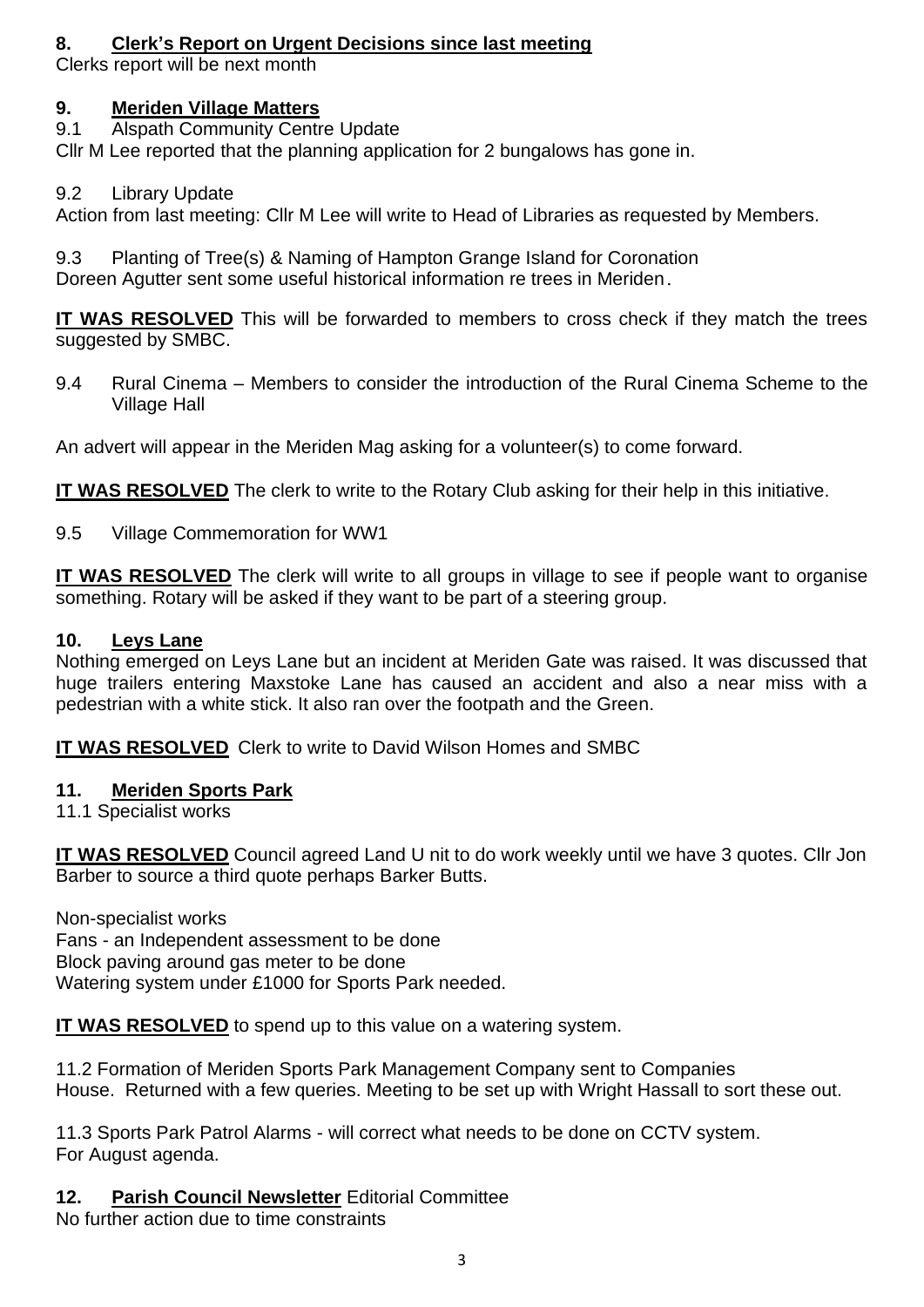#### **13. Planning Matters**

13.1 Replies by email to all planning notifications sent to SMBC from members completed by clerk.

13.2 Cllr Weaver has written to Jephson Housing Association for a meeting but no reply to date.

#### 13.3 Eaves Green Lane

Update sent out from Anne Brereton:

SMBC Members were updated on this matter by an information report to the meeting of Planning Committee on  $17<sup>th</sup>$  July – a copy of which is attached for your reference. As you will see, good progress has been achieved on the restoration of the site and officers continue to pursue one last issue relating to topsoil and grass seeding. Legal advice is that there is no case for court action at this time. With regard to your list of issues, I respond to each in order, as follows :

Field

- 1. drainage pipes removed;
- 2. cabling and boxes removed;
- 3. sheds etc removed;
- 4. membrane/matting removed;
- 5. slabs and pallets etc removed;
- 6. scrap metal/waste from burnt caravans etc removed (except for some remaining rubbish in a skip awaiting removal);
- 7. domestic items removed;
- 8. no knowledge/evidence of buried items;
- 9. no foreign objects in pond;
- 10. replacement of gates would go beyond what can be required;
- 11. hedgerow replanting to be done when next planting season starts in the autumn;
- 12. post and rail fencing not required to be removed not an inappropriate feature;
- 13. conifers removed;
- 14. roadside verges not within the injunction site;
- 15. ditto roadside ditches;
- 16. levelling and seeding works done but more is being pursued through negotiation.

'Yard'

- 17. majority of waste material removed, except for some timber in far corner, but much the same as what pre-existed on the site;
- 18. the fencing was lawful at the time it was erected and its removal cannot reasonably be required;